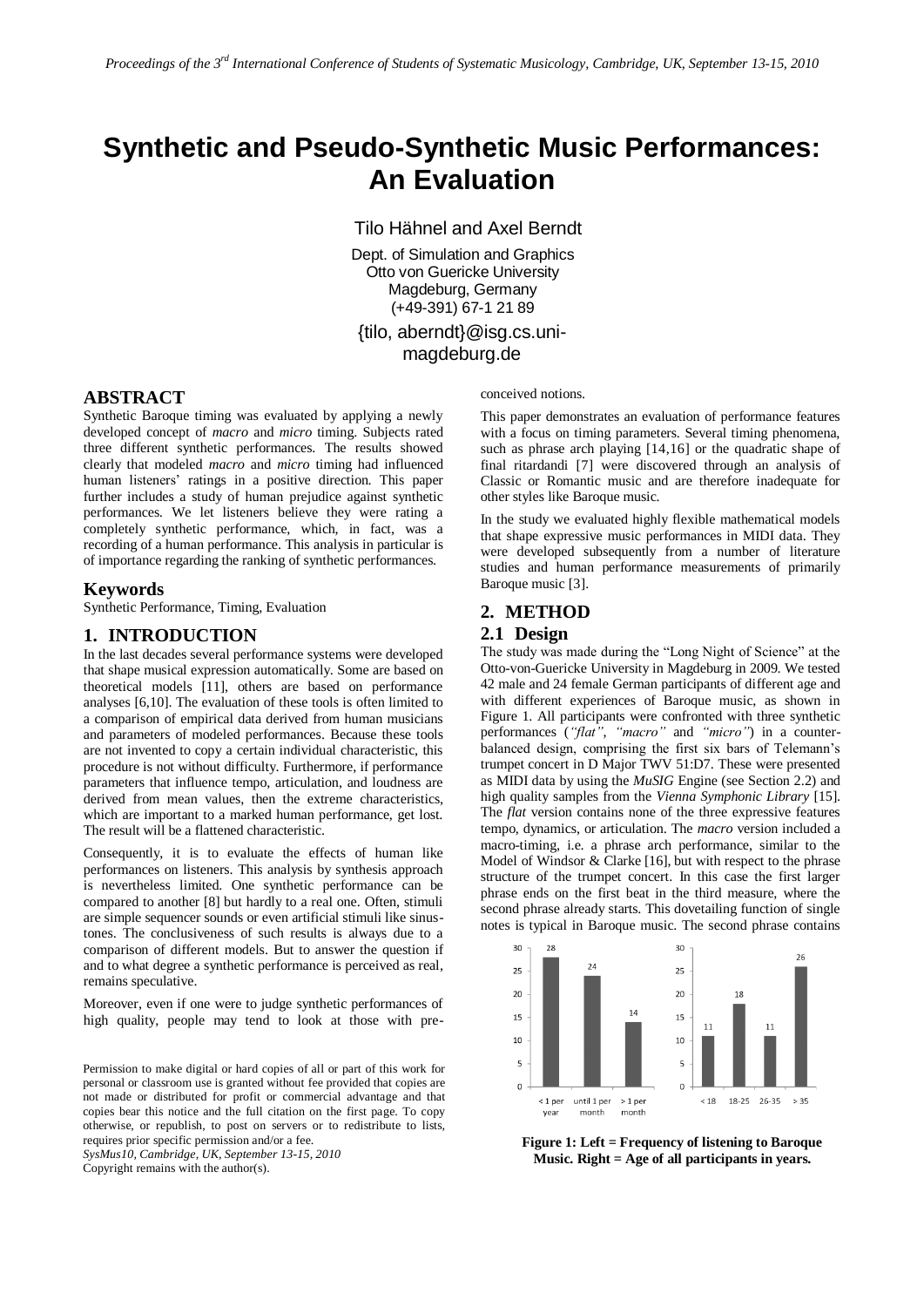the measures three to five and terminates at the first beat in measure six. The *micro* version included metrical accentuations and prolongations of those notes that occurred on the beat as well as little ritardandi to mark the phrase boundaries.

The mean tempo of all three performances was the same (31.5 bpm), but the tempo of the *micro* performance differed from 20 bpm to 32 bpm and from 24 bpm to 34.8 bpm in the *macro* performance.

All participants rated *liveliness*, *expressiveness*, and their *overall impression* by selecting marks from 1 (very good) to 6 (very bad), which correspond to the marks  $A - F$  as given in British schools. The Figures include the corresponding letters. The significance of different ratings was computed in a Wilcoxon-test, which is a nonparametric test for two related samples.

Following Hypotheses were tested: It was assumed that both *micro* and *macro* performances were rated better than the *flat* performance in liveliness, expressiveness and overall impression. Since the *macro* performance is rather consistent with a so called "historically informed" performance, we assumed that the listeners' preferences regarding Baroque music might influence the estimation of the *macro* and *micro* performances. We also supposed that the difference in age might have an effect due to the increased experience of elder participants. In addition, all participants were asked to mark the fastest, slowest, and best performances.

In a second study the participants rated a "high-end synthetic performance". What was suggested to be the sounding result of cooperation between several universities that modeled ornamentation, room acoustics and every single instrument separately in a 3d space, was in truth a recording of an ensemble specialised in historically informed performance. In this task the participants were additionally asked to rate the *authenticity* of this *(pseudo-) synthetic* performance. Were the rank "A", the performance would be ranked as being as good as a real performance. Accordingly, any other rank would reflect the prejudice against synthetic performances. Regarding this it was important to ensure that the participants perceive the difference between the synthetic and *(pseudo-) synthetic* performance. Hence this performance was presented immediately after the first task, therefore we expected the real performance to be rated high.

## **2.2 Performance Synthesis**

This section gives a conceptual introduction and overview of our performance synthesis system, the *MuSIG* engine. An indepth description is provided in [2].

The musical raw data is given in the MIDI format. This flat version contains no tempo information, no dynamics, and all notes remain unarticulated. If tempo or dynamics information are nonetheless present, they are ignored. Instead, such performance information are provided by a separate XML file. Here, multiple performance styles can be defined.

One such performance style comprises all necessary information to render an expressive MIDI sequence. This includes tempo (macro timing), rubato (micro timing), information on the temporal precision and synchrony, dynamics, dynamic ranges for each part to scale the dynamics to what is actually possible on the instrument, schemes for metrical emphasis, articulation style definitions, and the actual articulation instructions.

All these performance features can be classified as *header* (or a priori) information and *temporally fixed* information. An articulation style, for instance, may define the articulation

instructions available, hence, header information. But their actual application to articulate certain notes in the score is temporally fixed information. The latter are organised as sequences of performance instructions, called *maps*. Thus, we have tempo maps, rubato maps, dynamics maps, metrical emphasis maps, articulation maps, and so forth.

Furthermore, all performance information can be defined *globally* for all musical parts or *locally*, i.e. part-exclusive. A typical situation in music production is the following. All parts play synchronously, hence, they have one global tempo map. But they differ on the micro level. Each part has its own rubato map with individual instructions.

One further distinction of temporally fixed instructions has to be introduced, the discrimination of *point instructions* and *temporally extensive* instructions. The first class, i.e. point instructions, is defined only at discrete positions within the time domain. The articulation of a single note is an example of this; it applies only to one note at a particular score position. Formally, a point instruction  $I_i$  defines a date  $d_i$  and the information  $v_i$  that has to be applied to the musical material at that position  $I_i = (d_i, v_i)$ .

Temporally extensive instructions, by contrast, cover an interval greater than 0 in the time domain. They are basically defined as the quadruple  $I_i = (d_i, v_{i,i}, v_{i,i}, \text{shape}_i)$  and describe a continuous value transition from  $v_{1,i}$  to  $v_{2,i}$  in the time frame  $[d_i, d_{i+1})$  with the characteristic *shape<sup>i</sup>* . An example from the dynamics domain: The dynamics instruction  $I_0 = (0, mf, f, \text{linear})$  defines an initial loudness level (*mezzoforte*) which transitions linearly to *forte* from date  $d_0=0$  to date  $d_1$  of the succeeding dynamics instruction *I1*.

For the technical implementation of musical terms like piano, mezzoforte, forte, allegro, vivace, andante, legato, tenuto, accentuated, etc., mappings into numerical domains have to be defined. In the MIDI standard, loudness has to be mapped onto integer values in [0, 127]. Tempo instructions can be converted into values of beats per minute (bpm). Articulations change note parameters (duration, loudness, timbre, etc.) which can be expressed numerically. All these mappings can be freely defined in the header information—the loudness of forte, the tempo of allegro, and the description of articulations. Thus, the actual editing of the *v* parameters of the instructions is relatively intuitive and straight forward.

The *shape* term, however, is more complicated. The characteristics of dynamics transitions generally differ from those of tempo transitions. Even the shapes of metrical emphasis schemes feature unique characteristics that cannot be found in other classes of performance features. Each class has its own form for the shape term. The shape characteristics we have implemented are summarised in the following. As this is only a rough overview please refer to [3,4,9] for further details.

## **Timing**

Tempo transitions (ritardando, accelerando) are traditionally modeled by quadratic functions. Our measurements of CDproductions, live recordings, and some specially prepared etudes could partly confirm this. Tempo transitions feature potential characteristics but differ with respect to the curvature. Very determined tempo changes feature a stronger curvature than the more neutral tempo changes which tend to the linear shape. Such differences could also be observed in different musical contexts. Ritardandi and accelerandi that accentuate a particular musical point (e.g., the final chord) are more determined than those just leading over to a different ongoing tempo.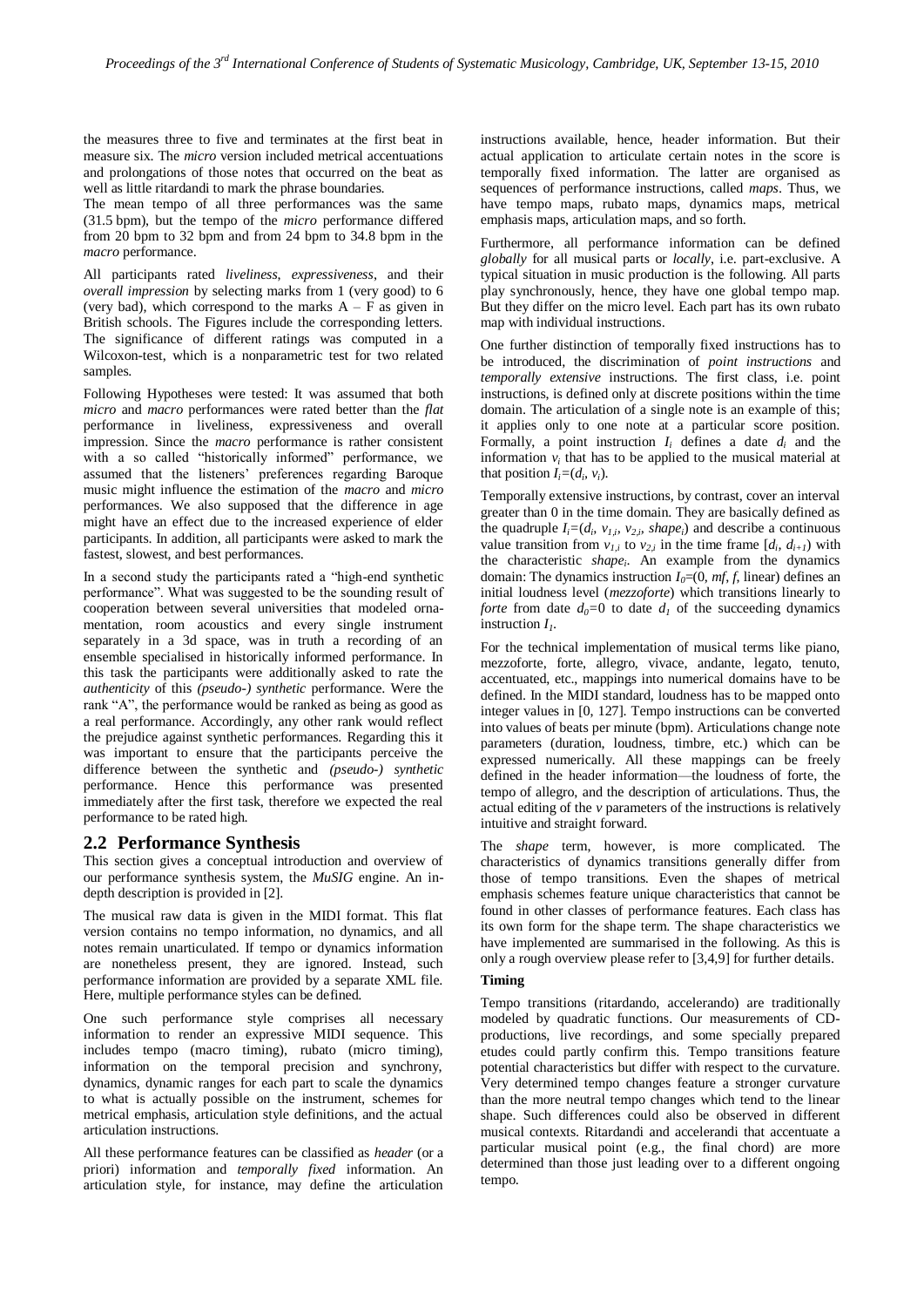

**exponent of the potential distortion.**

Rubati are small self-compensating timing distortions, also modeled by potential functions in the unity square which represents the time frame to be distorted. Here, they map metrical score position onto rubato position (see Figure 2).

Random imprecision (normal distribution) and constant asynchrony can easily be added after computing the exact millisecond dates of the musical events.

#### **Dynamics**

Macro dynamics describes the overall loudness and loudness changes over time. This comprises crescendi and decrescendi. Both are modeled by cubic Bézier curves to create sigmoid characteristics. The straightness (linearity) and tendency (fast change at the beginning or end) of the loudness transition can be controlled by two parameters which are then converted into the four points of the control polygon. Thereby, neutral or more determined loudness changes can be made.

Upon the overall macro loudness micro deviations are added which reflect the metrical order of the musical piece, i.e. its time signature. Basically, the metrical emphasis scheme defines a sequence of emphases at certain points in the measure and transition characteristics (static or linear) in between them. The intensity of accentuation can be scaled, thus, the same emphasis scheme can be applied more unobtrusively or very markedly.

#### **Articulation**

Articulation is in part also an aspect of micro dynamics. However, the articulation of a musical note not only changes its loudness, but also its duration, timbre, envelope, and intonation. Loudness and duration changes are directly rendered into the corresponding MIDI events. For timbre, and envelope changes we switch between different instrumental sample sets of the *Vienna Symphonic Library*. These also include some deviations in tuning. Less subtle detuning necessitates additional work with the Pitch Wheel controller which has not yet been used.

After defining the effects of articulation instructions in the articulation style they are ready to be applied in the articulation map. Here, an articulation indicates the note to be articulated and its instruction. Even combinations of instructions, like an accentuated legato, are possible. Furthermore, multiple articulation styles can be created which implement the same instructions differently. Style switches in the articulation map allow changes between them.

## **Summary**

A major design goal was the flexibility of all the formal models for timing, dynamics, and articulation. This tool kit allows a big variety of performance styles including most subtle nuances which makes the *MuSIG* engine a powerful tool to explore variations, for instance in the context of historically informed performance practices, and to explore their effect on the **listener** 

| Table 1: Significance of rating differences between <i>flat</i> , |
|-------------------------------------------------------------------|
| <i>micro</i> , and <i>macro</i> performances.                     |

| Aspect             | Difference between | p value |
|--------------------|--------------------|---------|
| Overall impression | flat and macro     | 0.000   |
|                    | flat and micro     | 0.000   |
|                    | macro and micro    | 0.022   |
| Expressiveness     | flat and macro     | 0.000   |
|                    | flat and micro     | 0.001   |
|                    | macro and micro    | 0.011   |
| Liveliness         | flat and macro     | 0.000   |
|                    | flat and micro     | 0.000   |
|                    | macro and micro    | 0.230   |

However, even the best performance will be judged synthetic if the sound generation quality is insufficient. To get instrumental sounds of best quality we apply the *Vienna Symphonic Library*, a comprehensive sample library of orchestral instruments. To fully utilise its capabilities the *MuSIG* engine implements a separate playback mode that generates specialised controller messages for the related software sampler *Vienna Instruments*.

# **3. RESULTS**

In general, differences regarding the participants' age and experience with Baroque music were insignificant.

The results of both evaluation procedures are shown as boxplots in Figure 3-6 and in Tables 1 and 2. The *flat* performance shows a wide spread distribution with a median rating of C. Both timemodeled versions were rated between B and C and estimated better than the *flat* version with a significance of p=0.001 or less. In the *micro* timing test the median grade of expressiveness was like the *flat* version a C, too, but the distribution shows a strong tendency towards B. The differences between the *macro* and *micro* versions were less significant but not insignificant at all, except the difference in liveliness, which was insignificant. During the test, some subjects stated that they could not hear any difference between the three versions or specify what the difference was. Others recognised a tempo difference in the *macro* version, the tempo of which was modeled more intensely.

The fewest subjects rated the *flat* performance as the best, whereas the most stated that the *macro* performance had been the best one. Regarding the tempo estimation the result was



**Figure 4: Liveliness ratings.**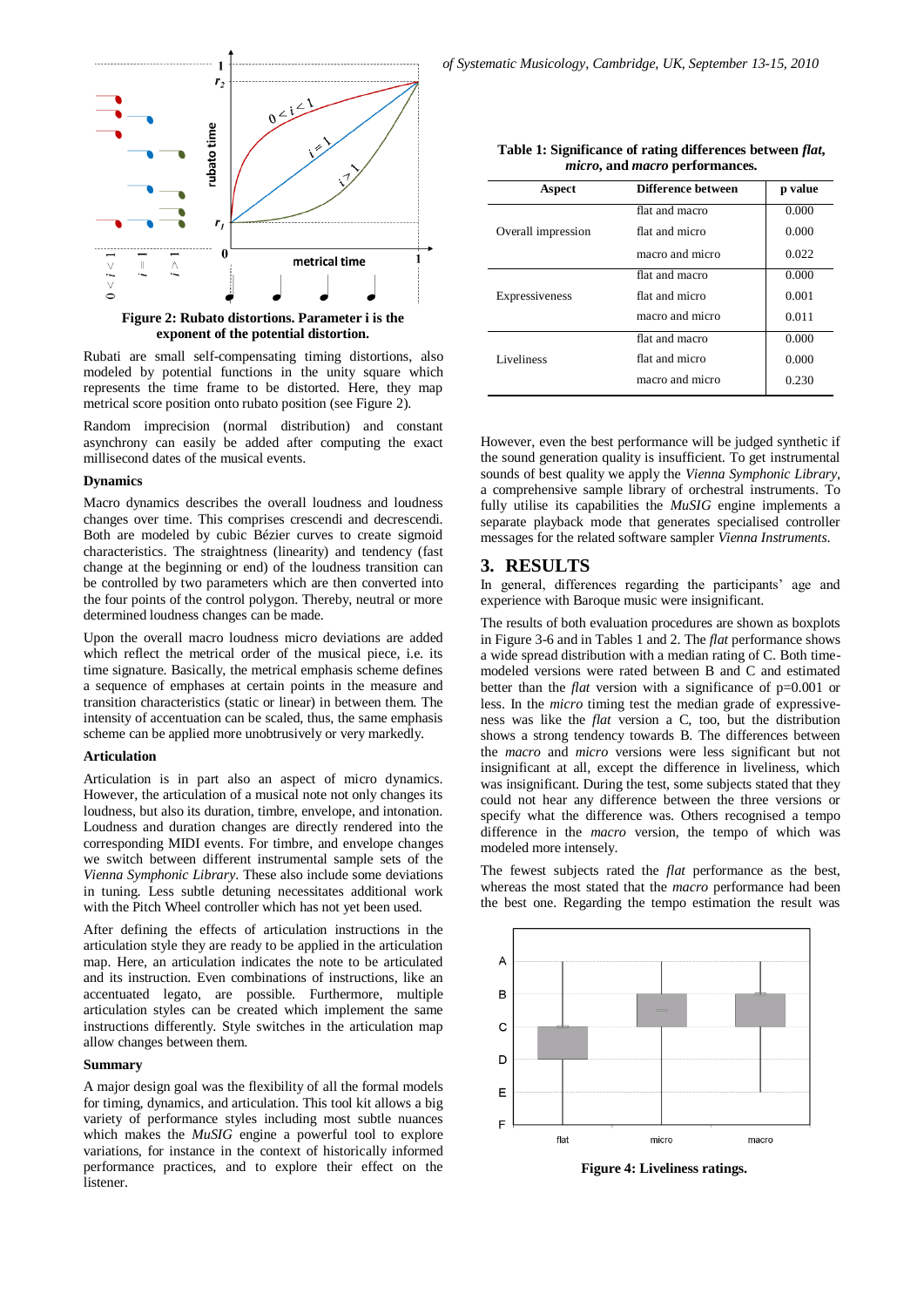

**Figure 5: Overall impression ratings.**

unclear. Although Figure 7 (right) shows that most participants either did not recognise a difference in mean tempo or perceived the macro version as the fastest, the differences turned out insignificant in a Chi-Square test (see Table 2). Similar results concerning the distribution of statements about the slowest performance were found. Here most participants—if not hearing no difference—suggested that the *flat* version had been the slowest. These differences are only significant at the  $\alpha$  < 0.1 level and at least not completely caused by chance.

The median rating of the *(pseudo-) synthetic* performance was B in all categories. Differences between categories were only significant between liveliness and overall impression with  $p=0.050$ , and liveliness and expressiveness with  $p=0.067$ , which is still a weak statistical attribute.

## **4. GENERAL DISCUSSION**

Timing expression in music deals with subtle rubati and micro deviations along with large changes in tempo. Baroque Music in particular requires the former [3,12]. Even if many participants could not name the difference between *flat*, *macro* and *micro*, the subjective rating was better when timing was modeled. Moreover, the concept of micro and macro timing described in Section 2.2 turned out to improve the subjective impression of German listeners significantly.

Because the estimation of the *(pseudo-) synthetic* performance was made in an additional task, the median ranks of both studies cannot be compared directly. Any comparison must be made very carefully, of course, but the second study shows an ample indication that a median rate of "A" is hardly expectable for any synthetic performance. A reverse test-setup, in which participants believe that they are hearing a real performance but



**Figure 6: (Pseudo-) synthetic performance ratings.**

are confronted with a synthetic one, is still a very challenging project, for there is still much room for improvement in all facets from acoustics to performance features.

Interestingly, the estimations about timing quality differed not with respect to the age and preference for Baroque Music. One explanation might be that the amount of experienced listeners was small. Another might be that although there were participants who have an affinity for Baroque Music, the study included neither expert musicians nor other experts in historically informed performances like musicologists. On the other hand crucial topics in historically informed performances are the mean tempo in general, instrumentation, the size of ensembles and articulation. Despite the importance of timing differences, timing itself is a rather subtle element of musical expression.

The loudness changes that paralleled the shape of the tempo structure and articulation decisions were very small. Had they not been added, the result would have sounded more unbalanced than in the *flat* performance, which was consequent in its flatness at least. Of course, future research should focus on all expressive features to the same extent. Then it will be easier to analyse the quality of a complete performance as well as the  $\overline{\text{c}^{c}}$  consequences of any manipulation of single features. However, against this background the results are still significant with respect to timing, because all other expressive features were only slightly adjusted.

Baroque Music is not "Phrase-Arch Music" in the sense of Romantic music [12]. Nevertheless, the adagio used in this study is more compatible to a Romantic interpretation than, for instance, the allegro movements. Since in the *macro* timing version the tempo differences were more obvious than in the *micro* performance, it was easier to notice that something was different. This might explain why the rating of the *macro* was better than that of the *micro* performance.

The tempo ranking between *flat*, *micro* and *macro* was hardly significant. However, the *flat* performance was perceived slower than the *micro* and *macro* performances. Though it is known that the tempo perception depends on expressive features like articulation and loudness [1], in this case a further explanation might be added: Both performances included a ritardando at the end of a phrase. Assuming that those ritardandi are perceived as normal and are therefore not very remarkable, the tempo estimation would focus less on those ritardandi. Consequently, the perceived mean tempo, even if ignoring a single ritardando, indeed increases. Since the *macro* timing version included more and larger ritardandi than the *micro* version, the former is quite likely to be perceived faster than the latter.

Today's synthetic performance systems still have many

**Table 2: Chi-Square Test of differences between estimations of fastest, slowest, and best performance.**

| <b>Estimation</b> | Chi-Square | df | р     |
|-------------------|------------|----|-------|
| fastest           | 5.810      | 3  | 0.126 |
| slowest           | 6.945      | 3  | 0.075 |
| best              | 14.394     | 2  | 0.001 |